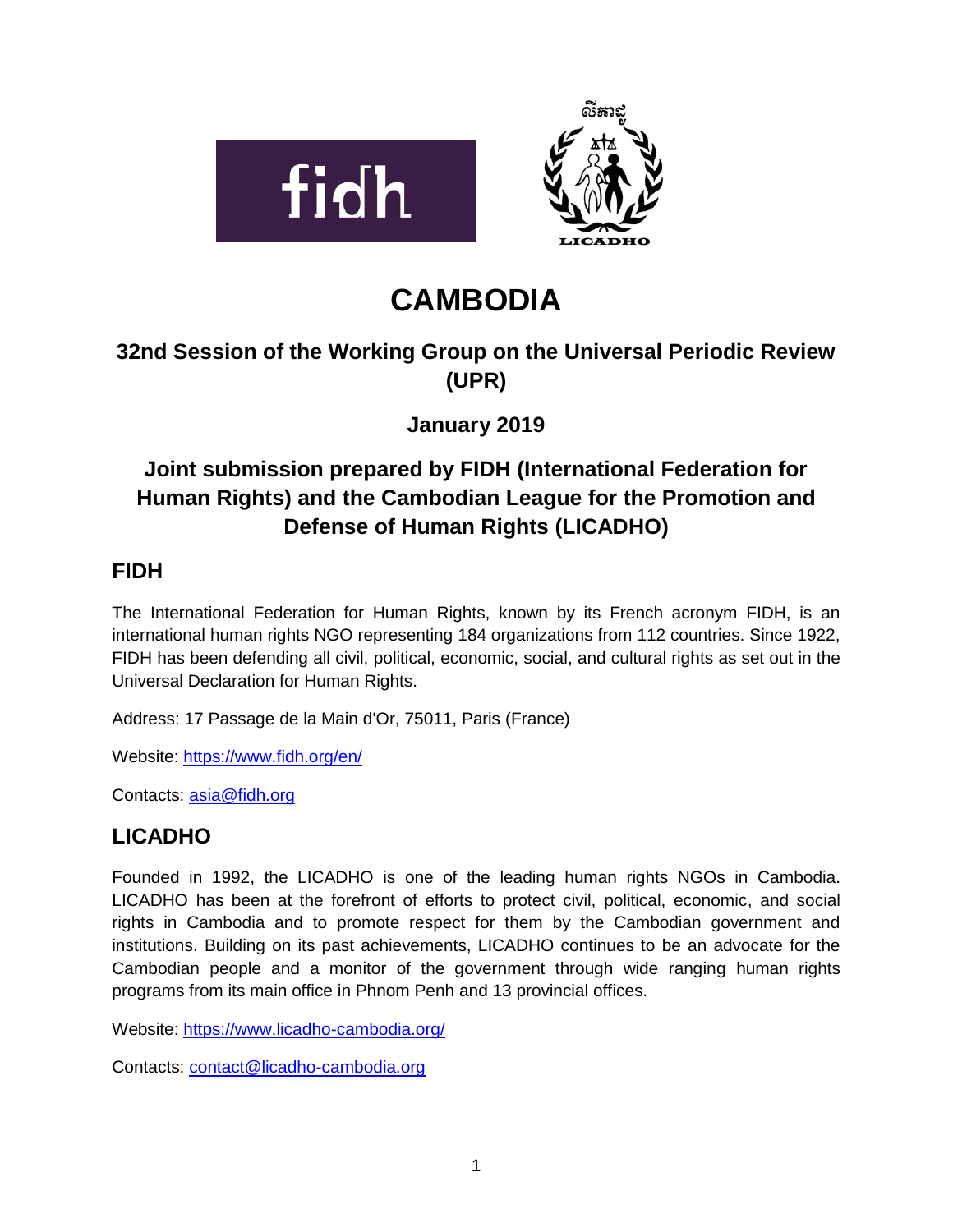- 1. Since the previous UPR cycle in 2014, the human rights situation in Cambodia has deteriorated significantly, arguably reaching its worst position in two decades. Human rights defenders (HRDs) face increased legal harassment, detention, and physical violence within a context of narrowing civic space. This has been achieved through the enactment of a swathe of harmful legislation specifically designed to curtail and punish the exercise of human rights and fundamental freedoms.
- 2. The activities of HRDs, trade union activists, and civil society organizations are increasingly criminalized. Civil society actors are portrayed as threats to national security as part of the government's false narrative that Cambodia is currently experiencing a "color revolution," a term used to misrepresent legitimate and lawful activities conducted by civil society as an attempt to overthrow the government. In the run-up to the 2018 general election, free expression and dissent is no longer tolerated. Public debate has been stifled and independent media silenced through increased surveillance, harassment, and politically motivated arrests.

#### **Human rights defenders under attack**

- 3. HRDs are under increasing threat of unlawful detention and politically-motivated legal proceedings carried out by compromised courts, following procedures that do not meet the fair trial standards guaranteed by both domestic and international law. The courts are commonly used to silence activism and to punish those whom the ruling party deems a threat to its interests and grip on power. In 2014, the Cambodian government accepted six recommendations that called for the protection of HRDs and 12 recommendations to strengthen the judiciary in order to secure its independence. However, over the past four years there has been an increase in the persecution and judicial harassment of HRDs. No steps have been taken to ensure the fair trial rights of the individuals facing such judicial proceedings.
- 4. Voices critical towards government policies and actions that conflict with human rights are increasingly silenced through the widespread use of legal action, threats, harassment, and violence. Peaceful demonstrations, once a common method of dissent in Cambodia, are increasingly rare as the government has tightened its control over all public spaces, especially in Phnom Penh. HRDs often face violence at the hands of state forces and parapolice, who are deployed in a disproportionate and unnecessary manner to crack down on peaceful assemblies. These groups operate with impunity and there have been multiple cases where the para-police perpetrators of state-sanctioned violence have brought successful criminal and civil complaints against the same HRDs they attacked.
- 5. Activists, human rights workers, and NGO offices are under constant physical and digital surveillance. On 15 November 2017, the evening before the dissolution of the Cambodia National Rescue Party (CNRP), the country's main opposition party, large numbers of police were deployed at the premises of human rights and labor rights organizations across Phnom Penh. Police entered the offices of some organizations. In addition, individuals are regularly followed by plainclothes police and unencrypted communication carries significant risk as the government makes no secret of its widespread and unchecked use of wiretaps.
- 6. On 10 July 2016, prominent political analyst and human rights advocate Kem Ley was assassinated in broad daylight in central Phnom Penh. The killing came days after Kem Ley had participated in a radio program discussing a critical report by the NGO *Global Witness*, which detailed how Prime Minister Hun Sen's family has taken control of large sectors of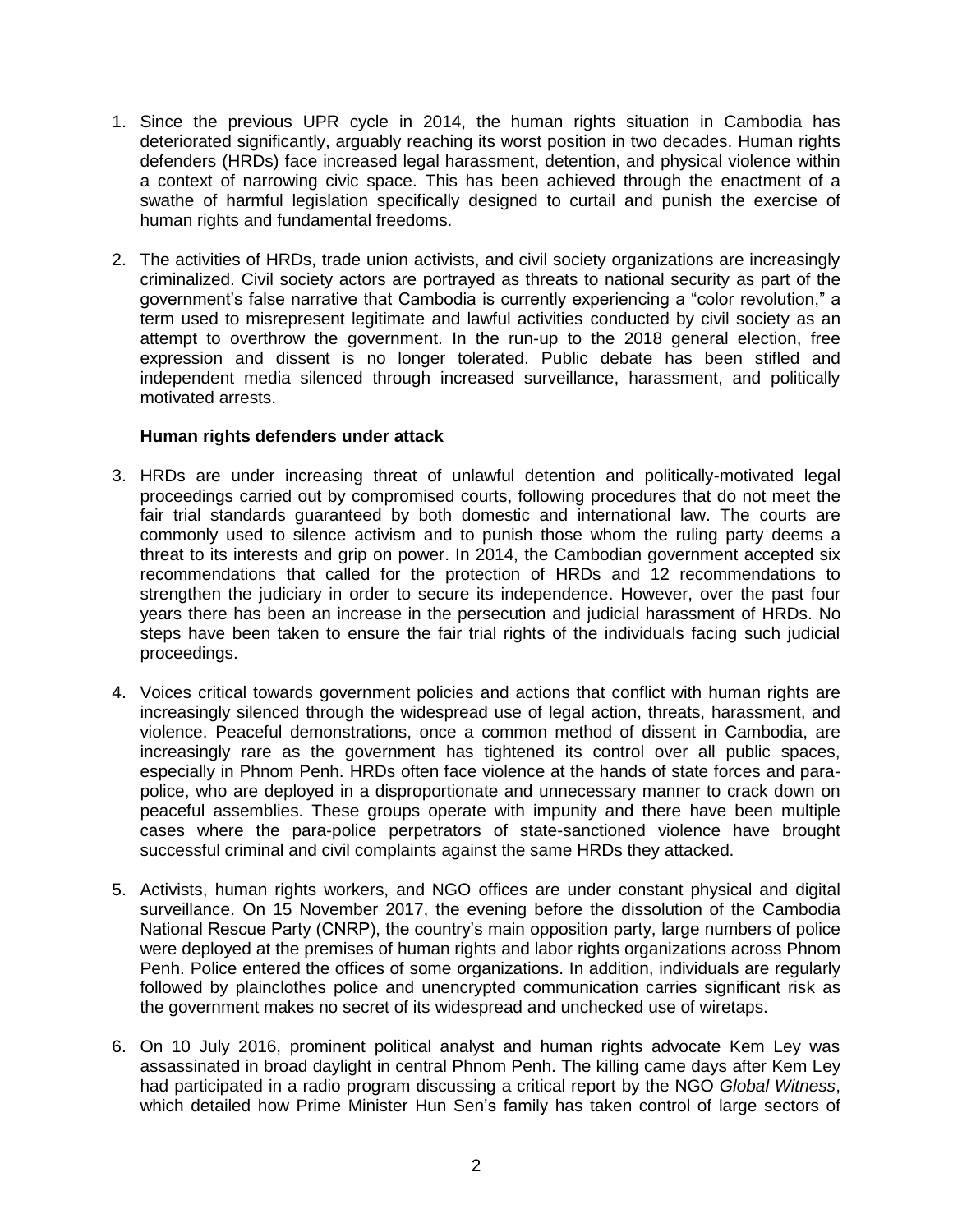Cambodia's economy. On 23 March 2017, a former soldier, Oueth Ang, was convicted of Kem Ley's murder after a trial that left many unanswered questions over credible evidence suggesting the involvement of accomplices in the killing. Kem Ley's family successfully relocated to Australia after receiving a humanitarian visa from Canberra. Australian police have subsequently investigated death threats made against Kem Ley's widow after she spoke out while Prime Minister Hun Sen was attending a summit in Australia in March 2018.

- 7. Prominent land rights activist and woman human rights defender (WHRD) Tep Vanny of the Boeung Kak Lake community has been imprisoned since mid-August 2016. She is currently serving a two-and-a-half-year sentence on trumped-up charges of "intentional violence with aggravating circumstances" relating to a land rights protest. Since her arrest in 2016 she has faced four separate legal proceedings, three of which were years-old cases that were punitively reactivated against her and a number of fellow Boeung Kak Lake activists following their participation in the 'Black Monday' campaign for the release of arbitrarily detained HRDs in 2016 [see below, *para. 9*]. All four cases against her are politically motivated and relate to her peaceful expression and participation in demonstrations. All of the hearings have been marred by severe fair trial rights violations, such as lack of evidence against her, denial of defense witnesses, and prevention of cross-examination. During a February 2017 trial hearing, para-police violently dispersed a group of about 35 women and children who were sitting peacefully outside the court in solidarity with Tep Vanny.
- 8. In 2016, four staff members of human rights NGO the *Cambodian Human Rights and Development Association* (*ADHOC*) (Ny Sokha, Nay Vanda, Yi Soksan, and Lim Mony), and National Election Committee Deputy-Secretary and former *ADHOC* staff member Ny Chakrya were imprisoned on politically motivated bribery charges from May 2016 until their release on bail in June 2017. They remain on bail under these charges and could still potentially face trial and a possible five to 10-year sentence if convicted. Ny Chakrya was also convicted and sentenced to an as yet un-served six-month prison sentence after speaking out against flawed judicial proceedings related to a land dispute, in what was a clear attempt by the Cambodian government to silence legitimate criticism. This case is also subject to an ongoing and unresolved appeal.
- 9. On 9 May 2016, the first day of the 'Black Monday' campaign, in which individuals wore black clothing to protest the detention of the five *ADHOC*-affiliated HRDs, eight people (four land rights activists and four human rights workers) were arbitrarily detained and subjected to hours of questioning before being released that evening. Over subsequent weeks, there were at least 38 arbitrary arrests during peaceful 'Black Monday' events – mostly of women activists from communities affected by land grabbing – simply for wearing black clothing. HRDs participating in the 'Black Monday' campaign have been detained for hours at a time and forced to sign documents stating they would not protest again. During this period peaceful assemblies were monitored and often violently dispersed by para-police.
- 10. On 10 October 2016, para-police from Phnom Penh's Daun Penh District brutally beat three people in an unprovoked attack on an otherwise peaceful march to celebrate World Habitat Day. Human rights activist Chan Puthisak, who was filming para-police as they blocked the marchers and forcefully confiscated the marchers' campaign materials, was singled out and beaten by para-police forces. Para-police launched a similarly unprovoked attack against senior human rights worker Am Sam Ath, *LICADHO*'s Monitoring Manager, who attempted to peacefully de-escalate the situation and prevent further beatings. Both HRD victims were subsequently interviewed by the prosecutor as suspects after spurious criminal complaints were lodged against them by their attackers.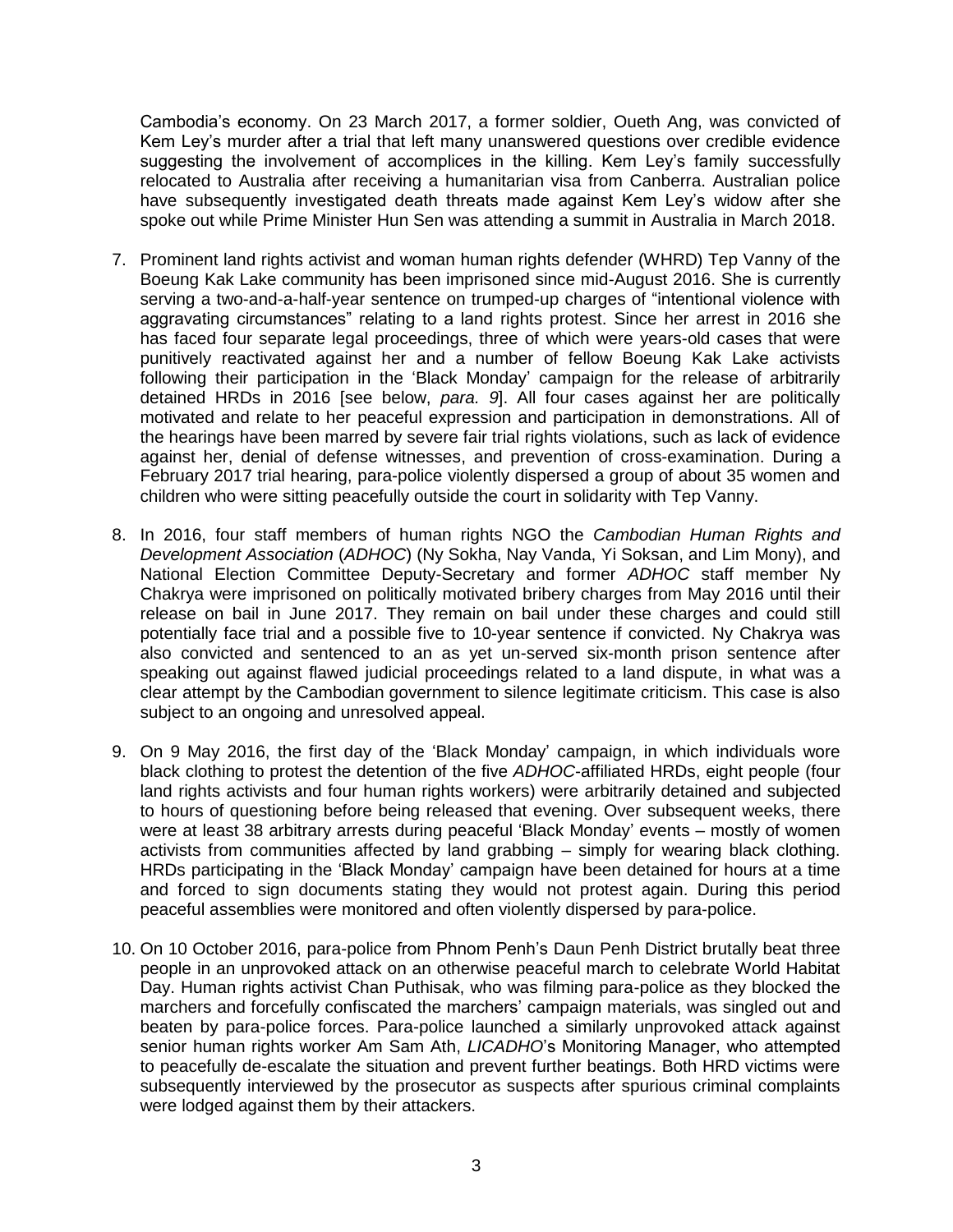- 11. In January 2018, But Buntenh, an activist monk, Pa Nguon Teang, the Director of the *Cambodian Center for Independent Media* (*CCIM*), and Moeun Tola, the Director of the *Center for Alliance of Labor and Human Rights* (*CENTRAL*), were charged with 'breach of trust' in connection with the fundraising activities they had conducted for the funeral of assassinated political analyst Kem Ley in 2016 [see above, *para. 6*], a case which is ongoing. Kem Ley's family has rejected the charges against the three as unfounded.
- 12. Two former *Radio Free Asia* (*RFA*) journalists Uon Chhin and Yeang Sothearin were arrested on 14 November 2017, two months after *RFA* decided to close its operations in Cambodia citing harassment by authorities. Both are long-term reporters who focused on human rights issues. Uon Chhin and Yeang Sothearin were charged with *in flagrante delicto*  treason offenses ('providing information to foreign interests detrimental to national security') based on allegations that they continued to provide information to *RFA*'s Washington DC bureau after the shutdown of the Phnom Penh office. These charges have not been substantiated and the two journalists remain in pre-trial detention even though the investigating judge has provided no justification for their detention, as is required by law. They face up to 15 years' imprisonment. Following their detention, they were hit with a second wave of trumped-up charges under the Law on the Suppression of Human Trafficking and Sexual Exploitation.
- 13. Since 2015, five activists, San Mala, Try Sovikea, Sim Samnang, Dem Kundy, and Hun Vannak, from the environmental NGO *Mother Nature* have been jailed for extended periods in relation to their peaceful activism against alleged unlawful sand dredging in Koh Kong Province. All five spent between four and 10 months in pre-trial detention before being released on suspended sentences that could be reactivated should they resume their activism. In September 2017, *Mother Nature* was de-registered at the behest of a cofounder of the organization who had been subjected to campaign of intimidation and subsequently deported from Cambodia in February 2015.
- 14. Although there has not been a repeat of the January 2014 deadly crackdown on protesting garment factory workers that preceded the previous UPR of Cambodia, labor activists have faced ongoing repression since then. A group of 13 workers who were detained following the January 2014 crackdown after being charged with aggravated intentional violence, aggravated intentional destruction of property, insult, and obstruction of traffic under Articles 218, 411, and 502 of the Criminal Code and Article 78 of the Traffic Law. They saw their convictions upheld after a farcical January 2016 appeal hearing that was permitted to continue *in absentia* despite the absence of both the defendants and the defense counsel. A further 10 activists have had their appeal against their convictions indefinitely postponed. Cambodian authorities also failed to conduct any meaningful investigation into the disproportionate use of force by police, military police, and military in the January 2014 crackdown that resulted in the shooting and killing of four protesters and the enforced disappearance of 16-year-old garment worker Khem Sophath. The government's failure to investigate Khem Sophath's disappearance is a blatant violation of Cambodia's obligations under several international human rights treaties to which the country is a state party, including the International Convention on the Protection of All Persons from Enforced Disappearance (ICPPED).
- 15. On 1 May 2014, para-police violently dispersed a peaceful International Workers Day rally in Phnom Penh, seriously injuring five people. On 23 May 2014, eight union activists were arrested during a peaceful strike at the JSD Textile Co factory in Takeo Province. The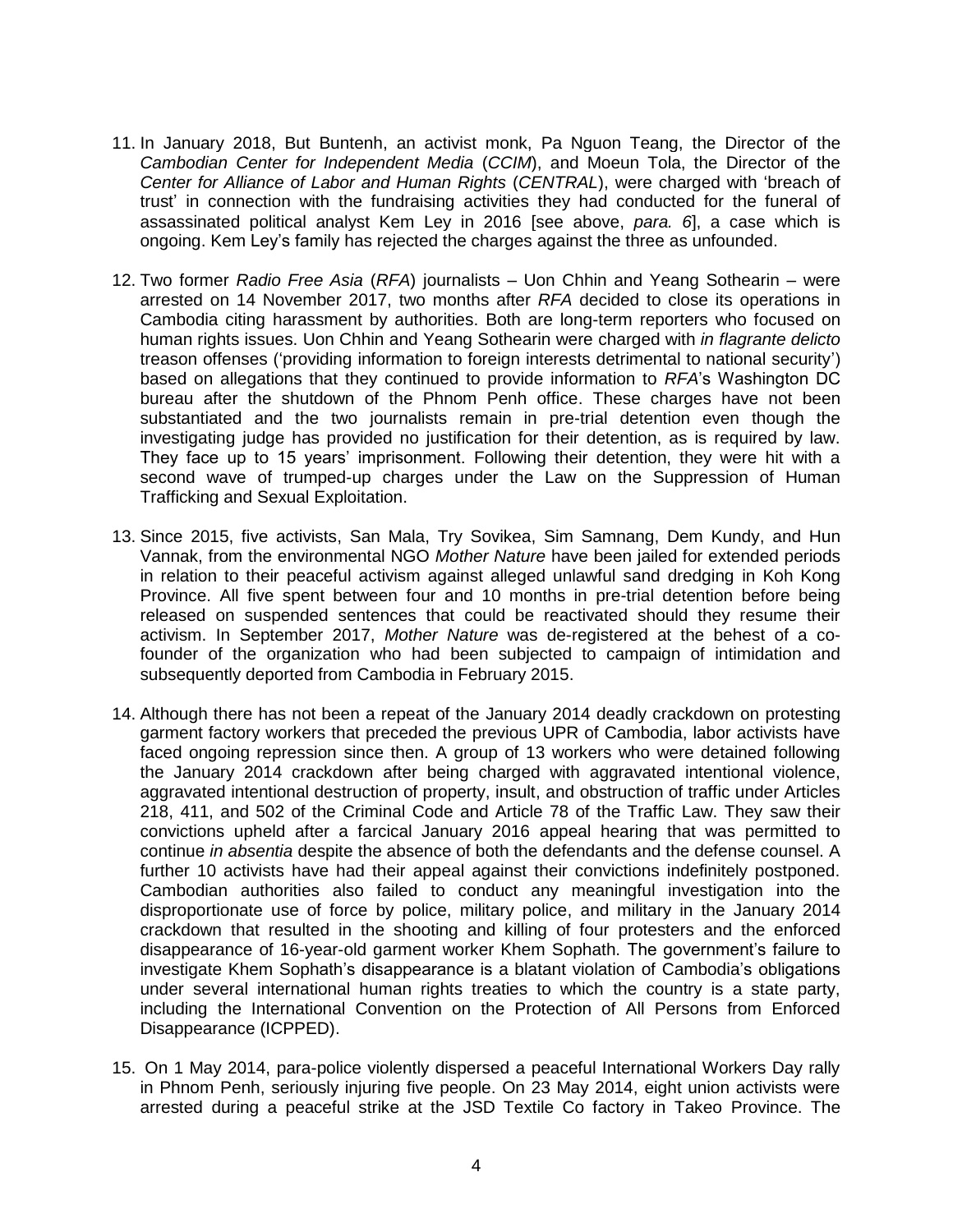strikers were demanding better working conditions, including the provision of a stipend to female workers on maternity leave, an end to discrimination against unionized workers, and the provision of sick pay. They were detained for two days, refused access to legal representation, and then charged with 'instigating a felony' and 'incitement to commit a felony.' They were released on 25 May under restrictive judicial supervision that curtails their activities as defenders.

16. In February 2016, four prominent trade union leaders and HRDs – *Cambodian Labour Confederation* (*CLC*) President Ath Thorn, *CLC* General-Secretary Kong Athit, *Cambodian Transport Workers Federation* Secretary Ean Kim Hong, and *Independent Democracy of Informal Economy Association* (*IDEA*) Vice-President Sok Chhun Oeung – were charged with intentional violence with aggravating circumstances, obstructing public officials, and blocking traffic under Articles 218 and 503 of the Criminal Code and Article 78 of the Traffic Law, respectively. The unfounded charges followed a violent attack by pro-government thugs and police on striking bus drivers and their supporters on 6 February, which left at least 14 people injured. The bus drivers went on strike after several drivers were fired by the bus company Capitol Tours for attempting to unionize.

#### **Legislative attacks on rights and freedoms**

- 17. Since 2014, the government has enacted a swathe of new laws and amended existing legislation to create specific provisions designed to close off space for civil society, delegitimize the work of HRDs, and harshly repress the right to freedom of opinion and expression, including the expression of dissent against the government. The Law on Unions of Enterprises (Trade Union Law) [see below, *para. 20*], the Law on Associations and Non-Governmental Organizations (LANGO) [see below, *para. 18*], and the Law on Telecommunications [see below, *para. 21*], enacted in April 2016, September 2015, and December 2015 respectively, all contain vague provisions vulnerable to arbitrary abuse to curtail rights and fundamental freedoms, including the rights to freedom of expression, peaceful assembly, and association.
- 18. The LANGO has been used to repress the legitimate and lawful activities of groups defending human rights. The informal election monitoring group *Situation Room*, comprised of 40 local organizations, was investigated and banned, without formal procedure, under an extra-legal interpretation of the LANGO at the behest of Prime Minister Hun Sen shortly after the June 2017 commune elections. In August 2017, the government invoked the LANGO to order the *National Democratic Institute*, a US-based NGO, to cease its operations and to expel its foreign staff from Cambodia.
- 19. Prominent local land rights NGO *Equitable Cambodia* was suspended between September 2017 and February 2018 for allegedly violating the LANGO. The suspension came within the context of *Equitable Cambodia*'s advocacy on behalf of families affected by mass land grabbing associated with sugar-producing Economic Land Concessions. In May 2016, *LICADHO* was also threatened with legal action under the LANGO after the publication of a list of political prisoners, including HRDs, which was deemed to be a violation of the law's provisions on "political neutrality."
- 20. Workers' rights to freedom of association and peaceful assembly have long been limited by government threats and harassment and have recently been further restricted by a new Trade Union Law, which was enacted in April 2016. This law has had a negative impact on the registration of unions, including an inability for some workers' groups to register and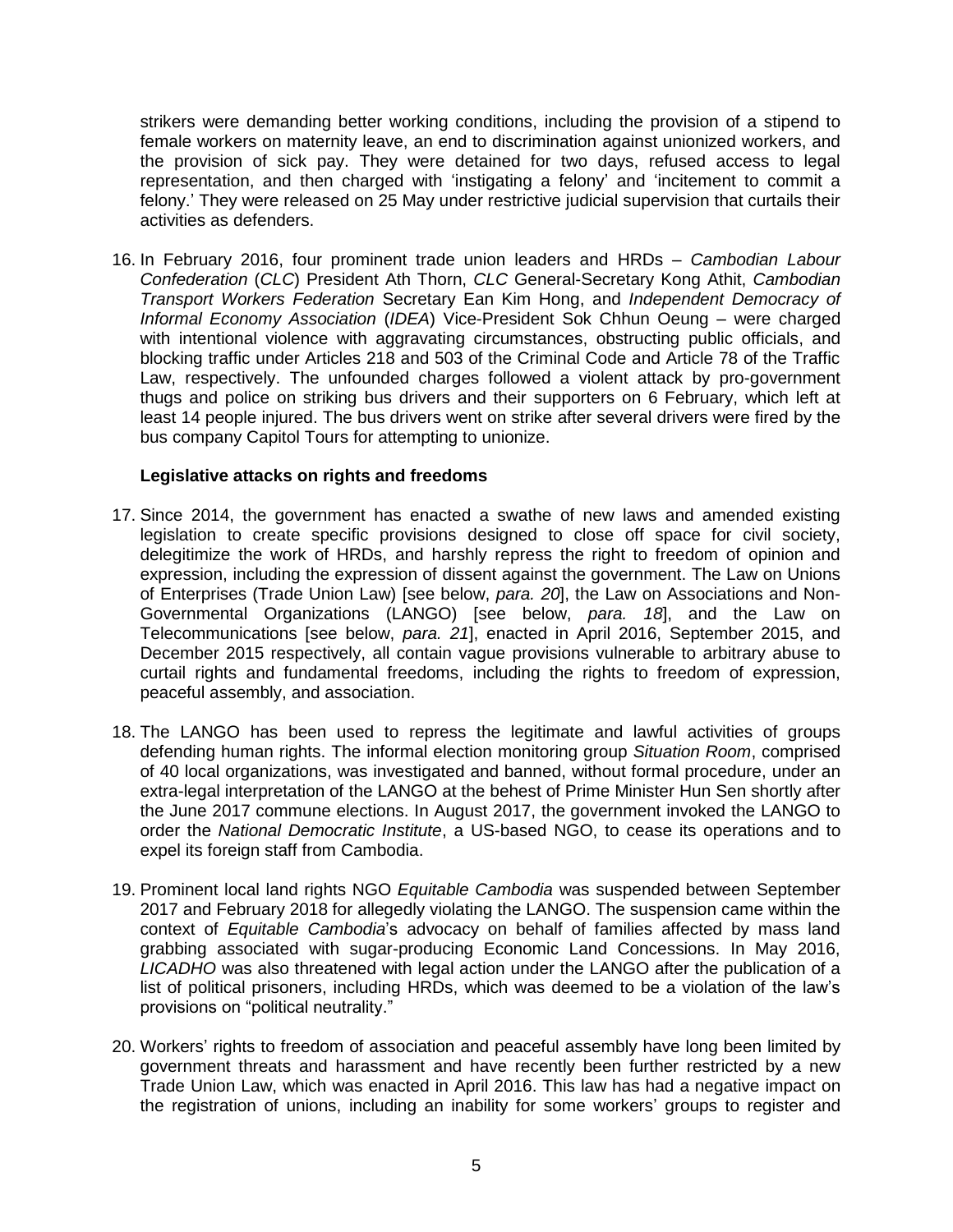lawfully carry out activities, including collectively bargaining for rights. This has severely curtailed independent labor movements and isolated HRDs and activists on the frontlines of labor rights struggles. The law has established the government as the gatekeeper of the trade union movement through mandatory registration requirements. The law has also been misused to delay union registration on the basis of minor administrative errors, leaving unions at risk of legal action if they operate without registration and also providing opportunities for employers to fire workers attempting to organize before registration is complete. In addition, onerous requirements for unions to achieve "most representative" status within an enterprise or sector have severely limited the pool of unions that are lawfully permitted to advocate for worker rights and conclude collective bargaining agreements. Independent unions have found it extremely difficult to secure this status and, as such, have been marginalized while trying to carry out their activities and advocate for improved working conditions.

- 21. Under the Law on Telecommunications, which was enacted in December 2015, the government has granted itself virtually unlimited legal authority to eavesdrop. Individual activists and organizations have also been targeted by cyber-attackers. Hackers, believed to be linked to the government, have taken control of activists' social media accounts to harvest information and to conduct smear campaigns by posting offensive material under the activists' names intended to discredit them. E-mail accounts of human rights workers and journalists have also been frequently targeted.
- 22. Shortly after Cambodia's 2014 UPR, the government passed three laws on the judiciary (the Law on the Organization and Functioning of the Courts; the Law on the Organization and Functioning of the Supreme Council of the Magistracy; and the Law on the Status of Judges and Prosecutors) that impaired judicial independence in a legal system that was already characterized by an absence of rule of law. Combined, these laws establish inappropriate roles for the government within the judicial framework, including a role in appointing and disciplining individual judges. This essentially formalizes the lack of independence from the executive branch that afflicts the Cambodian justice system.
- 23. Criminal Code amendments passed in February 2018 introduced a lèse-majesté offense, which carries a jail term of one to five years and large fines for expression by individuals or legal entities deemed to be offensive to the King of Cambodia. Within months of its enactment, three individuals were arrested and charged with this offense for sharing thirdparty content related to the King on social media.
- 24. Constitutional amendments enacted in February 2018 require every citizen to uphold the undefined "national interest" and to not "conduct any activities which either directly or indirectly affect the interests of the Kingdom of Cambodia and of Khmer citizens." This constitutional ban is almost entirely open-ended through its lack of clear definitions and extension to potentially all peaceful and legitimate activities, including the exercise of fundamental freedoms and constitutional rights, such as the rights to freedom of expression, peaceful assembly, and association. The exercise of such rights could now be considered violations of the Constitution if determined as affecting "interests."
- 25. There have also been multiple amendments to electoral laws and the Law on Political Parties that are entirely incompatible with genuine democracy because they place the very existence of political parties effectively under the control of the ruling party.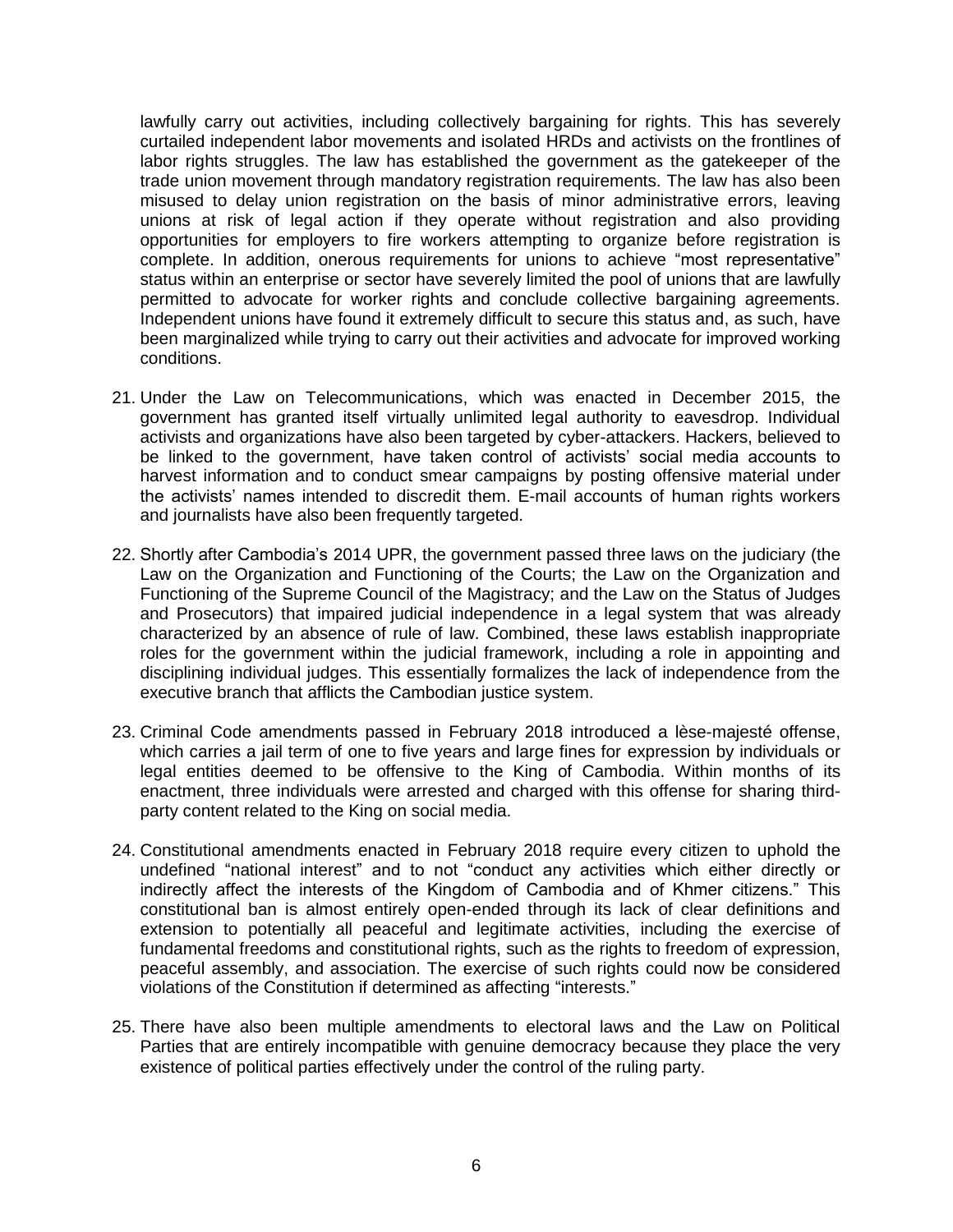#### **Free media silenced**

- 26. The crackdown on civil society has been accompanied by unprecedented attacks on the media, aimed at eliminating dissenting voices. Many of these attacks have been pursued through the abuse of administrative measures, including the arbitrary and targeted use of tax and media licensing legislation. Additionally, the government has issued new ministerial decrees and notices that further restrict the remaining space for free expression in Cambodia.
- 27. Until mid-2017, radio broadcasts from the US-funded *RFA* and *Voice of America* (*VOA*), and Cambodian non-profit radio program *Voice of Democracy* (*VOD*) (funded by international donors) were the only critical sources of Khmer language news for millions of Cambodians and a particularly vital source of information for rural Cambodians. All three broadcasters were taken off the air in a series of administrative measures aimed at silencing critical voices. On 11 August 2017, the Ministry of Economy and Finance issued a letter that alleged that *RFA* and *VOA* were unlicensed and had failed to pay their taxes. On 21 August 2017, the Ministry of Information revoked the licenses of stations that hosted and relayed *RFA* and *VOA* programs, claiming the stations had breached contractual obligations. Two days later, *VOD* was forced off the air when stations relaying its programs withdrew *VOD*'s timeslots. *RFA* closed down its Cambodian operations on 12 September 2017, citing the "government's relentless crackdown on independent voices."
- 28. The bilingual *Cambodia Daily* was one of only two English-language newspapers along with the *Phnom Penh Post* – which provided an independent and critical perspective on Cambodia's politics, economy, and society. It was forced to cease publication on 4 September 2017 as a result of an exorbitant and arbitrarily defined US\$6.3 million tax bill that had been imposed one month prior to its closure by the General Department of Taxation (GDT). The newspaper publicly offered full compliance with due process and a formal tax audit, which never occurred. Since then, the GDT has brought criminal complaints for tax evasion and defamation against the newspaper's owners and its general manager.
- 29. The *Phnom Penh Post*, the last independent English-language daily newspaper since the closure of the *Cambodia Daily*, was the most recent casualty in this assault on freedom of expression. After it emerged that the paper was facing a massive and arbitrarily determined US\$3.9 million tax bill, the sale of the newspaper to the owner of a Malaysian public relations firm was announced on 5 May 2018. Over the next 48 hours, 13 editors and reporters resigned citing editorial interference by the new management and the editor-inchief was fired. Subsequently, a former member of the Prime Minister's Cabinet was appointed as the sole director of the newspaper.
- 30. While social media provides another avenue for information exchange and public debate, netizens have also been hit by a string of arrests that targeted online expression, mainly Facebook posts critical of the Prime Minister and the King, under newly-added clauses to the Criminal Code [see above, *para. 23*]. On 28 May 2018, the Ministry of Interior, Ministry of Information, and Ministry of Posts and Telecommunications issued an inter-ministerial order that threatens freedom of expression and privacy rights of every single internet and social media user in Cambodia. The order mandates ministries and state forces to implement the controversial Law on Telecommunications [see above, *paras. 17 and 21*] and essentially hands the government unfettered and arbitrary censorship powers. The directive orders multiple ministries to use surveillance and "block or close" websites and social media pages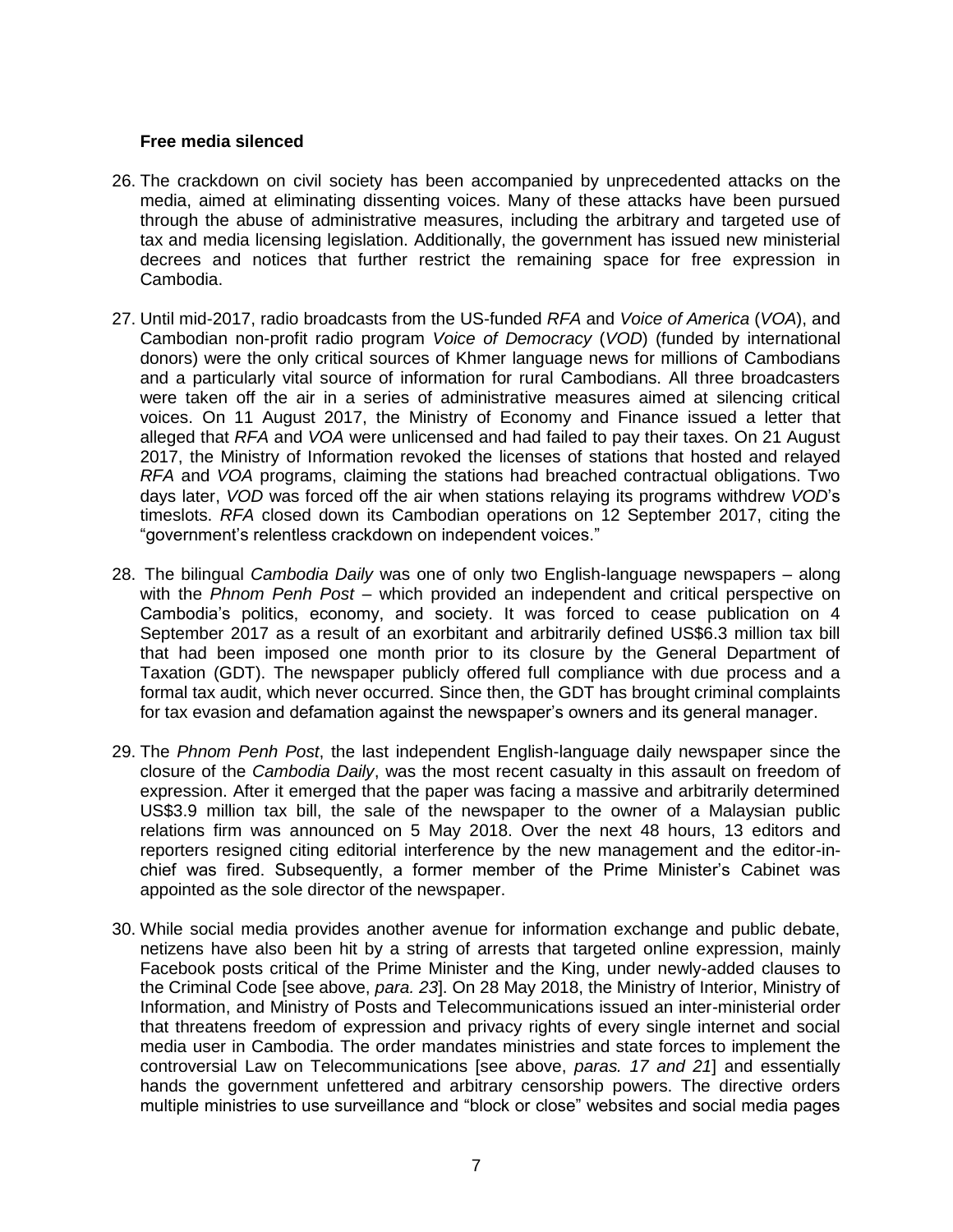that contain content "considered as incitement, breaking solidarity, discrimination and wilfully creating turmoil leading to undermining national security, public interest and social order."

#### **Recommendations**

#### **Human rights defenders under attack**

Recommendations to the government and relevant judicial authorities:

- Ensure that fundamental basic rights, including rights to freedom of opinion and expression, freedom of peaceful assembly, and freedom of association are guaranteed for all individuals.
- Immediately and unconditionally release all HRDs detained on unsubstantiated charges for exercising their rights to freedom of opinion and expression and freedom of peaceful assembly and ensure effective remedies to all individuals arbitrarily detained.
- Cease all forms of repression, including judicial harassment and all acts of violence against HRDs.
- Fully respect the UN Declaration on Human Rights Defenders, adopted by the UN General Assembly on 9 December 1998.
- Ensure the rights of all civil society organizations, trade unions, and media to conduct their legitimate activities without hindrance.
- Investigate the disappearance of Khem Sophath, and provide appropriate remedies to his family.
- Issue a standing invitation to all UN Special Procedures for a country visit before the next UPR cycle.

#### **Legislative attacks on rights and freedoms**

Recommendations to the government:

- Amend the Law on Unions of Enterprises (Trade Union Law), the Law on Associations and Non-Governmental Organizations (LANGO), specifically in relation to mandatory registration requirements and arbitrary restrictions on activities.
- Ensure all legislation is brought into line with international standards.
- Amend the Constitution to remove the requirement of every citizen to uphold the "national interest" and to not "conduct any activities which either directly or indirectly affect the interests of the Kingdom of Cambodia and of Khmer citizens."
- Amend the three laws on the judiciary (the Law on the Organization and Functioning of the Courts; the Law on the Organization and Functioning of the Supreme Council of the Magistracy; and the Law on the Status of Judges and Prosecutors) to remove provisions compromising judicial independence and commit to reforming the judiciary in order to ensure its independence from the executive branch.
- Repeal the lèse-majesté clause recently added to the Criminal Code.
- Amend the Law on Political Parties to ensure and re-establish safeguards for the existence and functioning of opposition parties, and remove opportunities for the arbitrary and politically motivated dissolution of parties and denial of rights to their members.